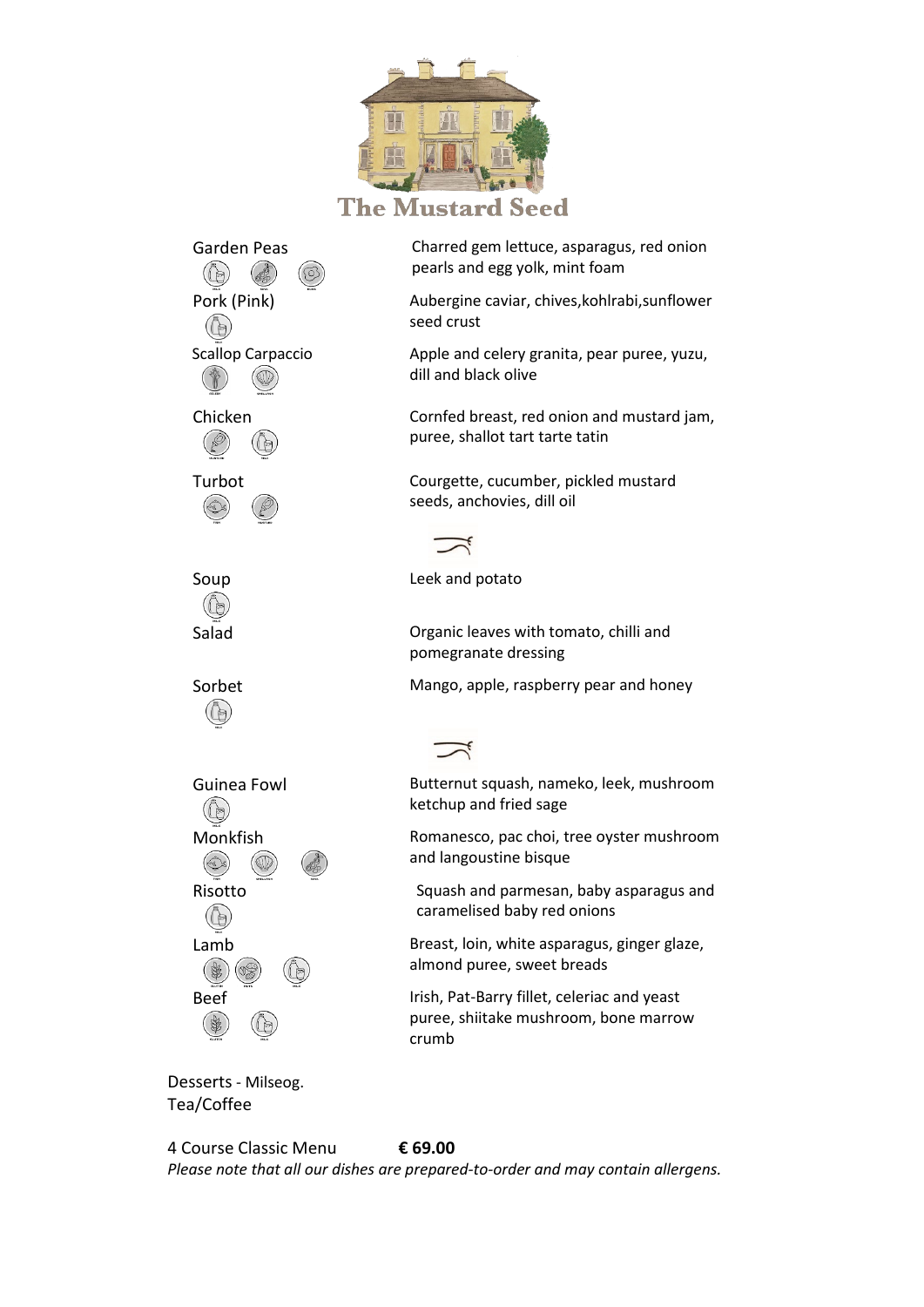| Rhubarb         | Mascarpone ripple ice-<br>cream, rhubarb sorbet,<br>pistachio brittle, and crumb                    |
|-----------------|-----------------------------------------------------------------------------------------------------|
| Apple           | Caramelised Granny Smith,<br>ricotta crème diplomat, ginger<br>and almond arlettes,<br>butterscotch |
| White Chocolate | Mousse, coconut dacquoise,<br>mango sorbet, black sesame<br>crumb, mint oil                         |
| Pear            | Vanilla poached, buttermilk<br>puree, Champagne sorbet,<br>honeycomb, olive oil                     |
|                 |                                                                                                     |

Cáis Selection of Irish farm house<br>
Cheese, homemade brioscaí Cheese, homemade brioscaí

| Dessert wine | Noble, Sauvignon Blanc, New Zealand €8<br>glass   |
|--------------|---------------------------------------------------|
|              | Chateau de Stony, 2008 €29 ½ bottle.              |
|              | Muscat de Beaumes de Venise €32 ½ bottle          |
| Cognac       | Hennessy €6 per measure                           |
|              | Otard Xo €15 per measure                          |
| Whiskey      | Bushmills, Irish single malt, 10-year-old €10     |
| Uisce Beatha | Redbreast, 12-year-old €11 per measure            |
|              | Midleton, (Barry Crockett) €25 per measure        |
|              | Clontarf, 10 yr old, €9 per measure               |
|              | The Irishman, Founders, small batch<br>reserve €9 |
|              | Glenfiddich, 12 yr old, €12 per measure           |
|              | Powers, 12 years old €13                          |
| Armagnac     | Saint Vivant €12                                  |
|              | Calvadosfrom Cork €9 per measure                  |
| Port         | Fine Ruby $€6$ per glass                          |
|              | Late bottled vintage port €9 per glass            |
|              | Dows 1985 vintage €20 per glass                   |
|              | Choice of Liqueurs €7.50 per measure              |
|              |                                                   |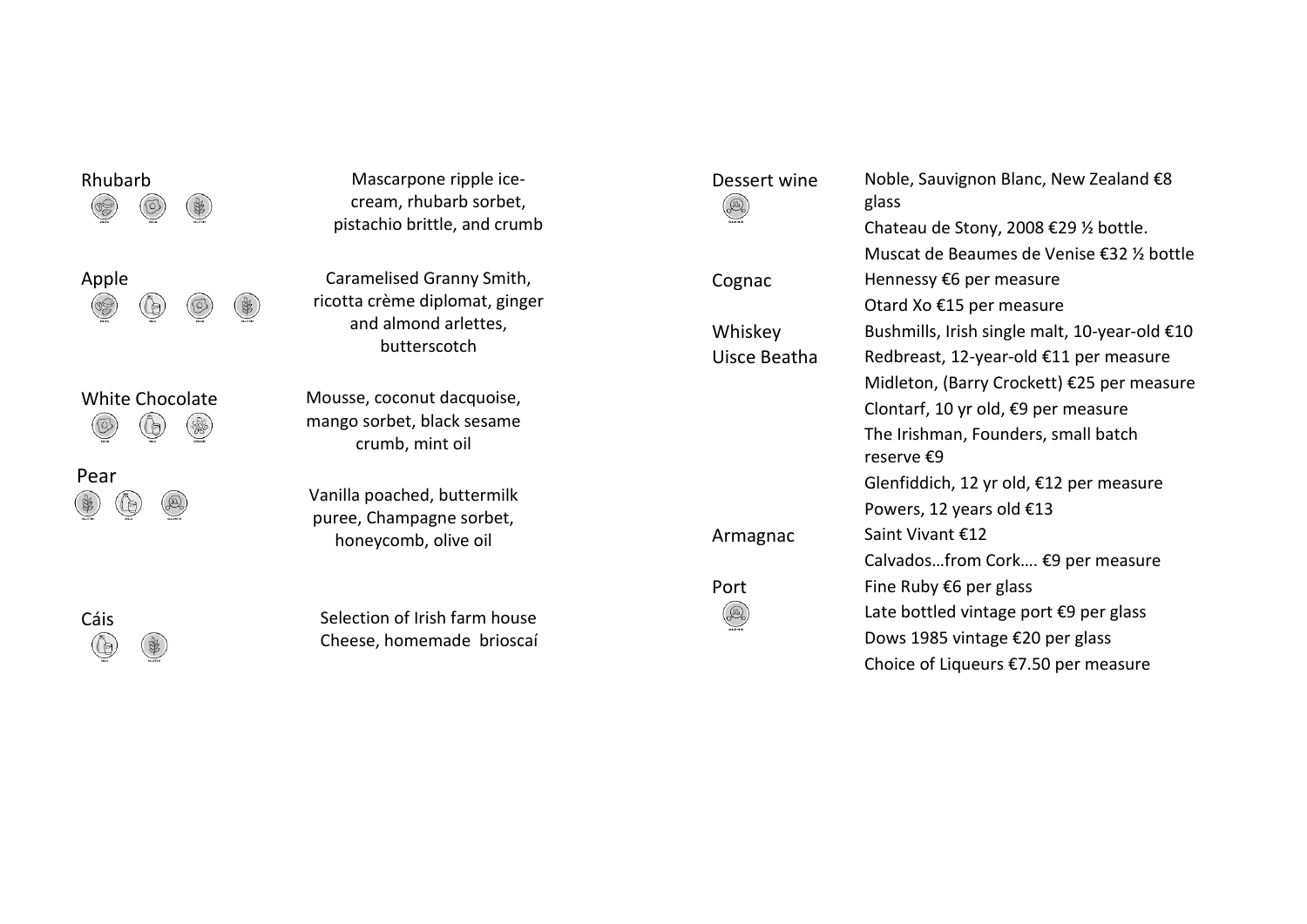Tae or Coffee Selection of Petit Fours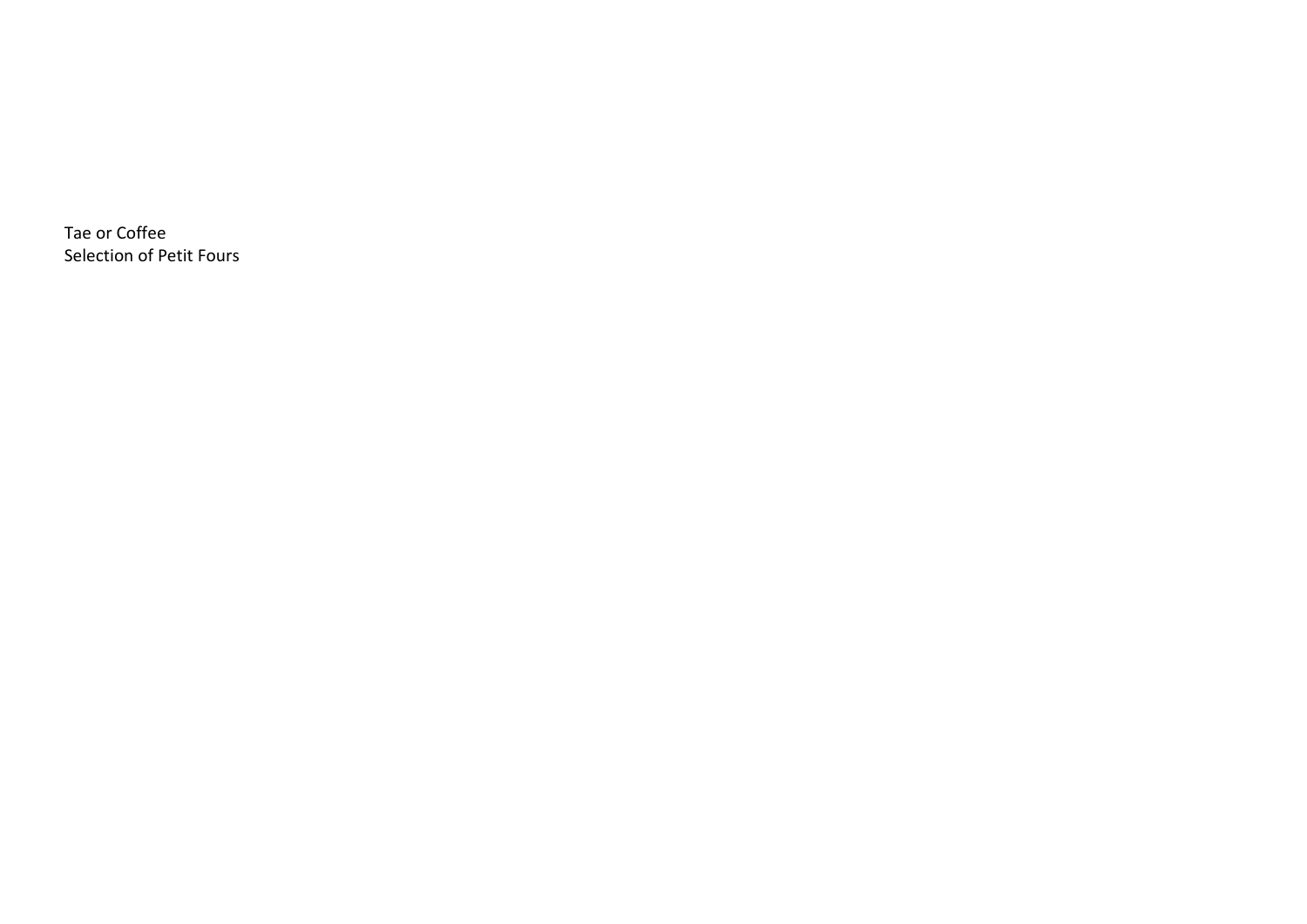## Our House Wine  $e_{29.00\text{ per bottle}}$

**White**:Casa Carmela,Macabeo, Spain 2020  **Red**: Casa Carmela,Monastrell, Spain 2020

# Wine's of the month €33.00 per bottle

**White**:Joseph Mellot,Destinea Sauvignon Blanc, France 2020

 **Red**: Passo Del Tempio,Italia,Terre Siciliane, Syrah 2019.

**Rose:**Monrouby,Cotes De Thau, Grenache 2018.

# **18 Half Bottles**

## **To select from ….and get the taste buds going.**

A useful size, the half bottle has long been a favourite of a dedicated group of our customers. Half bottles mature faster and allow tasters to try sensibly, a range of wines, without consuming vast amounts of alcohol. We have chosen an interesting and representative selection for our list to ensure that moderate wine drinking does not have to be a penance!

### **White.**

Dr. Loosen Riesling Estate Mosel 2018 €24.00 Sancerre, André Dezat et Fils 2020 €27.00 Domaine Bousquet, Argentina Chardonnay (Organic) 2019 €22.00 Chateau Haut Maurin Sauvignon Blanc 2019 €20.00 Chablis, La Sereine 2017 €26.00 Casa Silva, Sauvignon, Chilean 2019 €19.90 Domaine de la Noe, Muscadet sur lie 2019 €19.80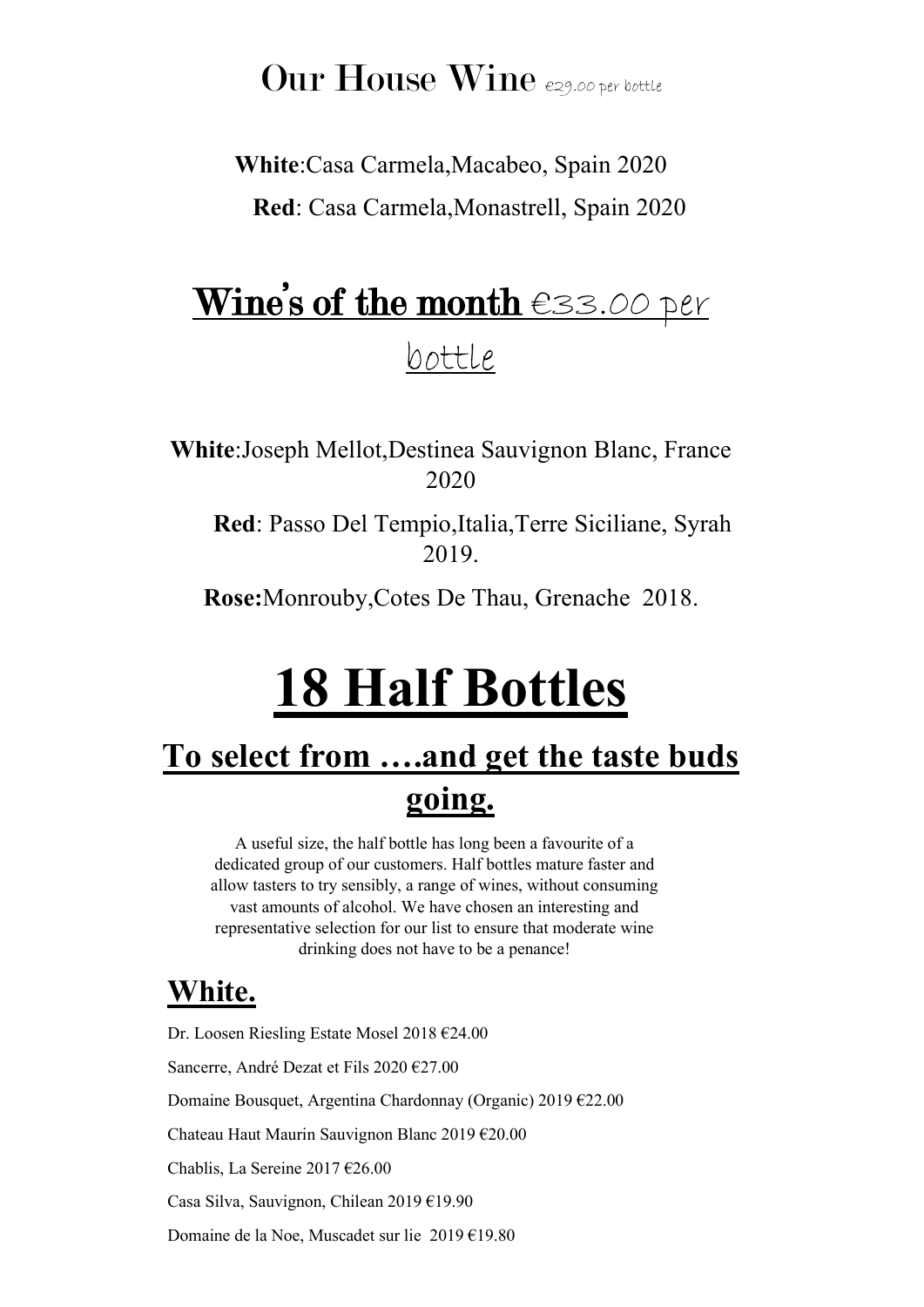Pighin, Friui, Grave Pinot Grigio 2018 €18.00 **Champagne -** Henri Goutorbe N.V. €39.00 **Dessert Wine:** Chateau Stony, Muscat de Frontignan €33.00 Muscat De Beaumes De Venise Delas 2012 €34.00 The Ned-Noble Sauvignon Blanc 2015 €39.00

#### **Red.**

Scassino Chianti Classico 2014 €25.00 Casa Silva, Cabernet Sauvignon , Chilean 2019 €19.90 Valpolcella ,Ripasso 2017 €21.00 Reserve Des Armoiries, Cote Du Rhone 2018 €20.00 Chateau Cru de Maurin ,2018 €20.00 Jean Bousquet, Argentian Malbec (Organic) 2021 €22.00 EL Coto Rioja Crianza 2017 €19.80 Chateau Cantenac St-Emilion Grand Cru 2018 €39.00 Chateauneuf du Pape,Mont-Redon 2017 €39.00 Marques de Caceres,Rioja Crianza 2018 €20.00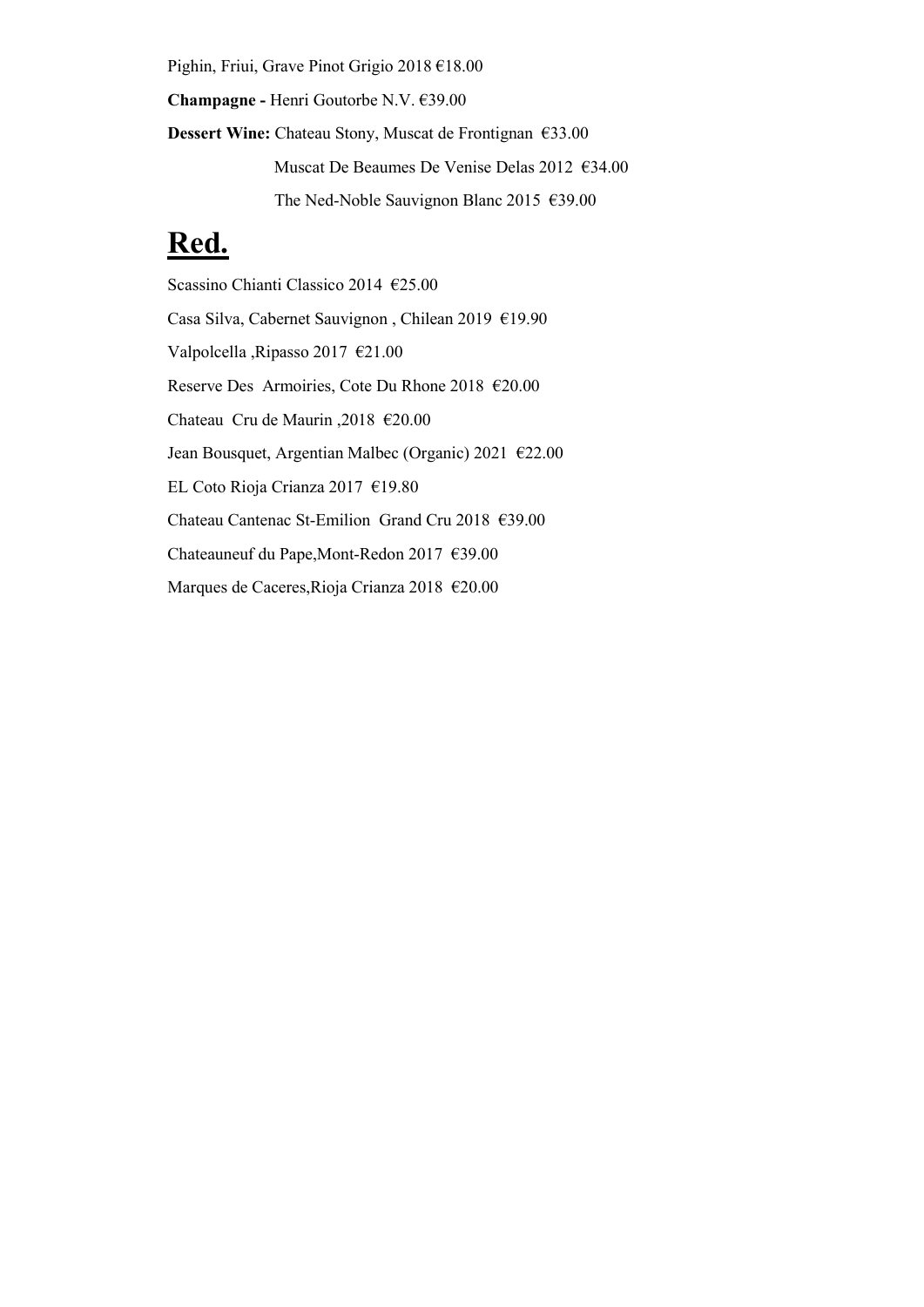# **Red.**

Bordeaux is wonderful. Wines with reputation and standing. Wines for a special occasion. Wines to remember…

1. Chateau De Ferrand ,Le Different ,Saint-Emilion, Grand Cru 2014 €70.00.

2. Chateau Ormes De Pez, St. - Estephe 2011 €99.00

3. Chateau Plince, Pomerol, 2005 €170.00

4. Chateau Lynch – Bages, Grand Cru Classe, Pauillac 1997 €360.00

(Low in stock)

5. Chateau Pontensac,Medoc,Delon 2007 €100.00

5. (A) Chateau Langoa Barton, Saint-Julien 2009 €160.00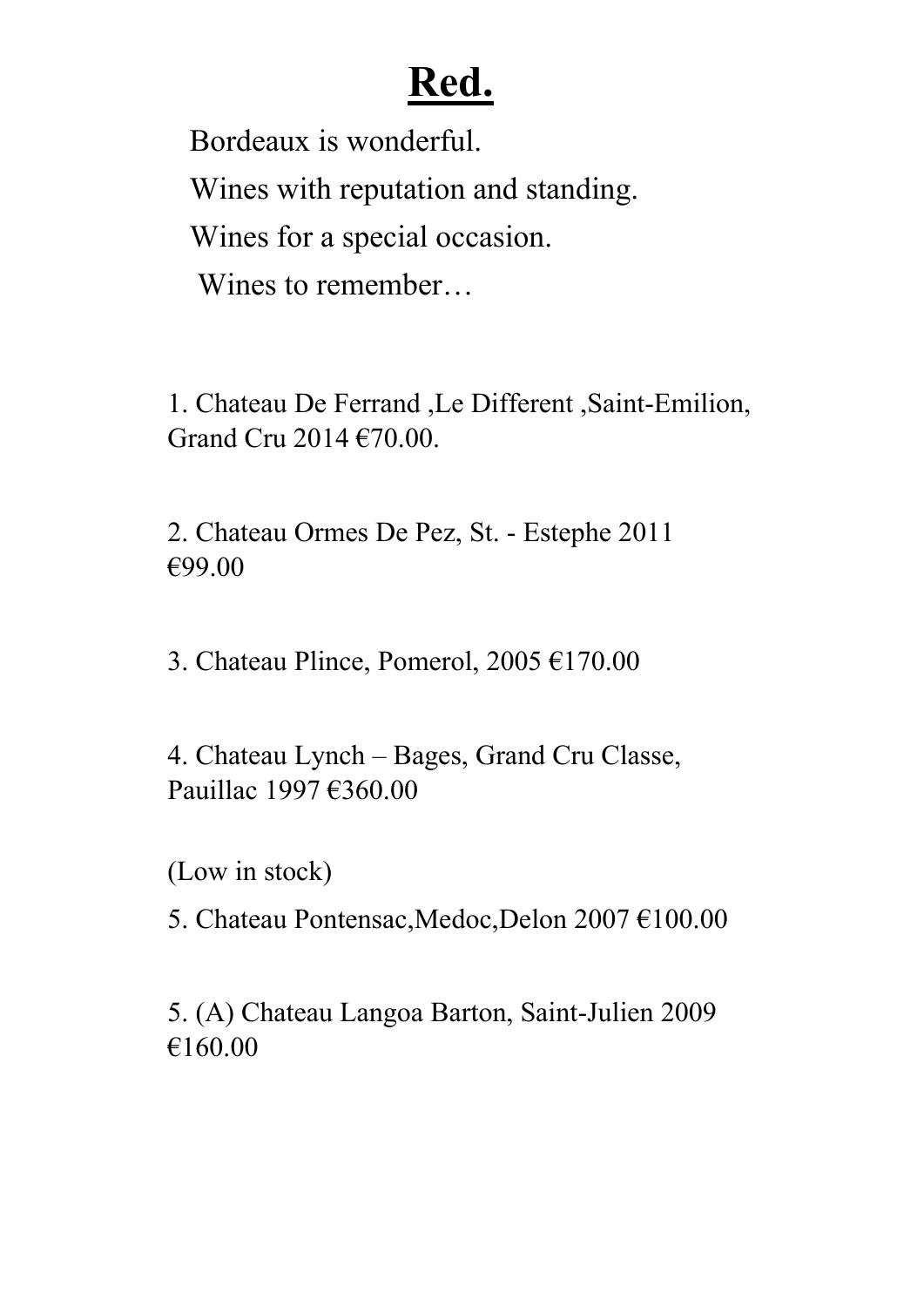## **Burgundy.**

6.Santenay, Premier Cru, Clos Rousseau 2018 €99.00

7.Aloxe – Corton, Olivier Leflaive  $2016 \text{ } \in 115.00$ 

8.Fleurie-Joseph Burrier, Chateau Du Beauregard 2017 €56.00

The Magnum Red Collection....

## very impressive to pour for a party1500ml

Twiggy ,Montepulciano d'Abruzzo 2015 €72.00

Chateau Larouse Perganson, Haut Medoc, 2014 €128.00

Izadi Bodegas En Villabuena Reserva,Rioja 2016 €85.00

El Cota Rioja Crinza 2011 €70.00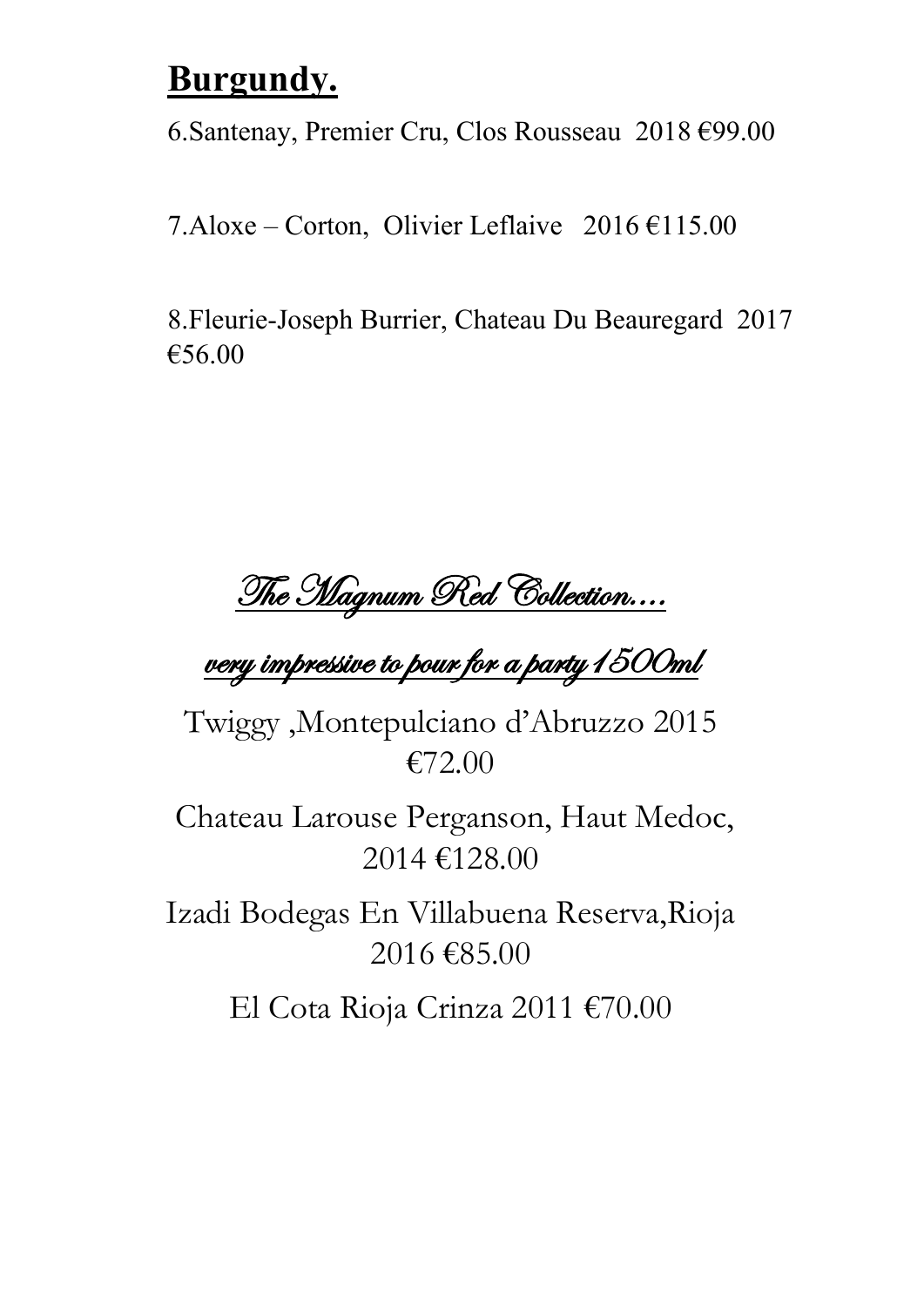# **Red**

#### **Rhone.**

9. Camille Cayan, Rasteau, La Reserve 2019 €42.00

9. (A) Gigondas, Camille Cayran,  $2019 \text{ } \text{\textsterling}54.00$ 

10. Chateauneuf du Pape, Chateau Mont-Redon, 2017 €79.00

#### **French Country Wine**

11. Chateau D' Angles La Clape, Classique (GSM) 2019 €42.00

#### **Italian.**

12. Dogajolo Toscano 2016 €39.00

13. Brunello di Montalcino, Bottega 2014 €89.00

14. Castello di Brolio Gran Selezione 2010 €89.00

15. Chianti Classico Riserva, Barone Ricasoli 2015 €56.00

16. Zaccagnini (Twiggy) - Montepulciano d'Abruzzo 2019 €39.00

16 (A) Fantini, Farnese, Montepulciano (Organic) 2019 €40.00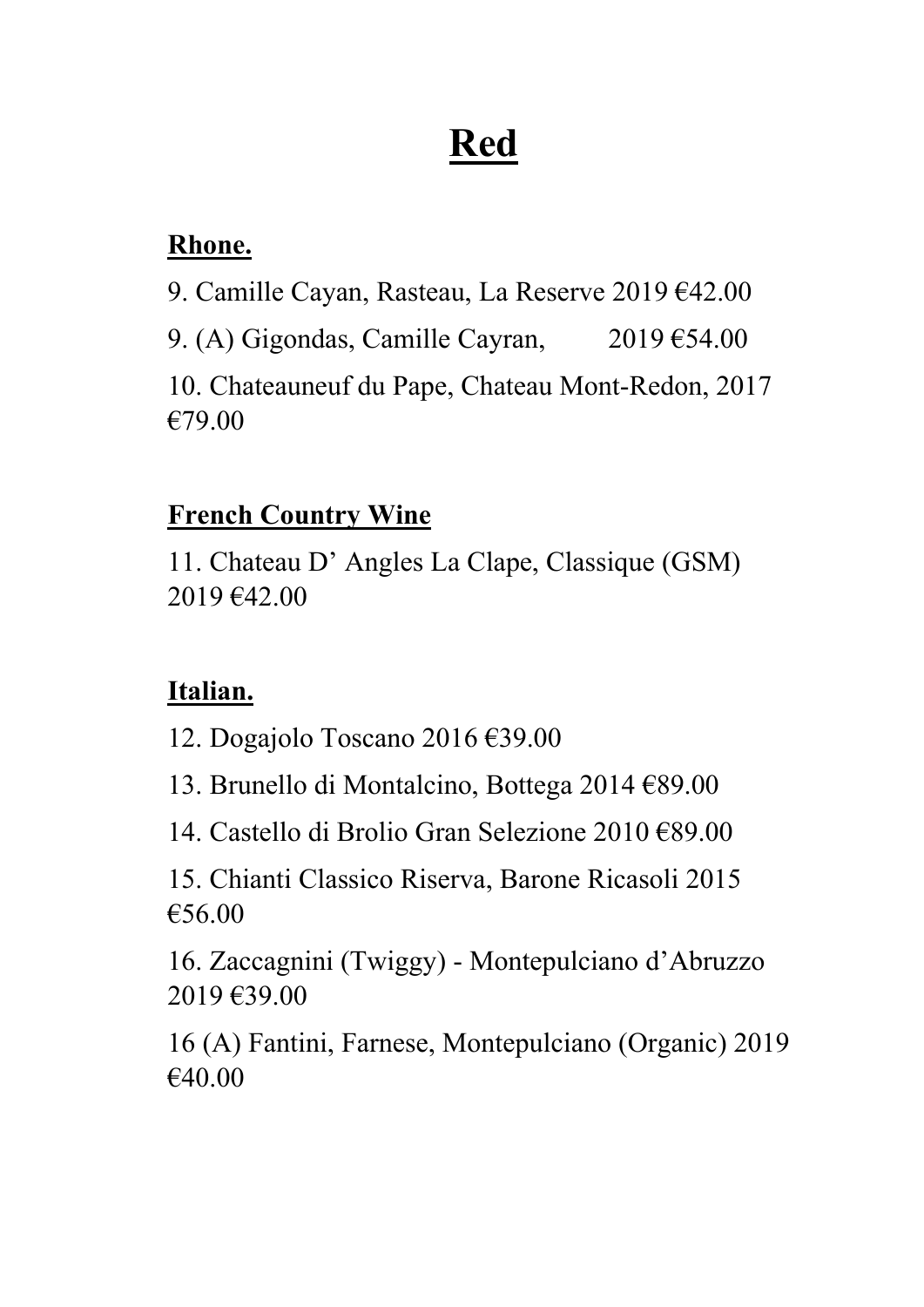#### **Spanish.**

- 17. Muga, Rioja reserva 2017 €59.00
- 18. Emilio Moro 2018 €49.00
- 19. Pintia,Toro,Cosecha 2007 (15%) €120.00
- 20. Pesquera Crianza,Ribera Del Duero 2018 €62.00
- 21. Baltos Mencia Domian De Tares 2018 €49.00
- 22. Marques De Caceres ,Rioja,Reserva 2016 €49.00

#### **Portaguese.**

- 23. Duas Quintas ,Ramos Pintos,Douro 2018 €39.00
- 24. Roquette & Cazes 2015 €65.00

#### **New Zealand.**

25.Felton Road,Bannockburn,Pinot Noir 2020 €99.00

(Rare & Amazing!!!!)

26.Craggy Range Sophia,Merlot,Cabernet Sav,

Cab Franc & Petit Verdot 2013 €99.00

26.(A)Blind River, Marlborough,Awatere,Pinot Noir 2017 €52.00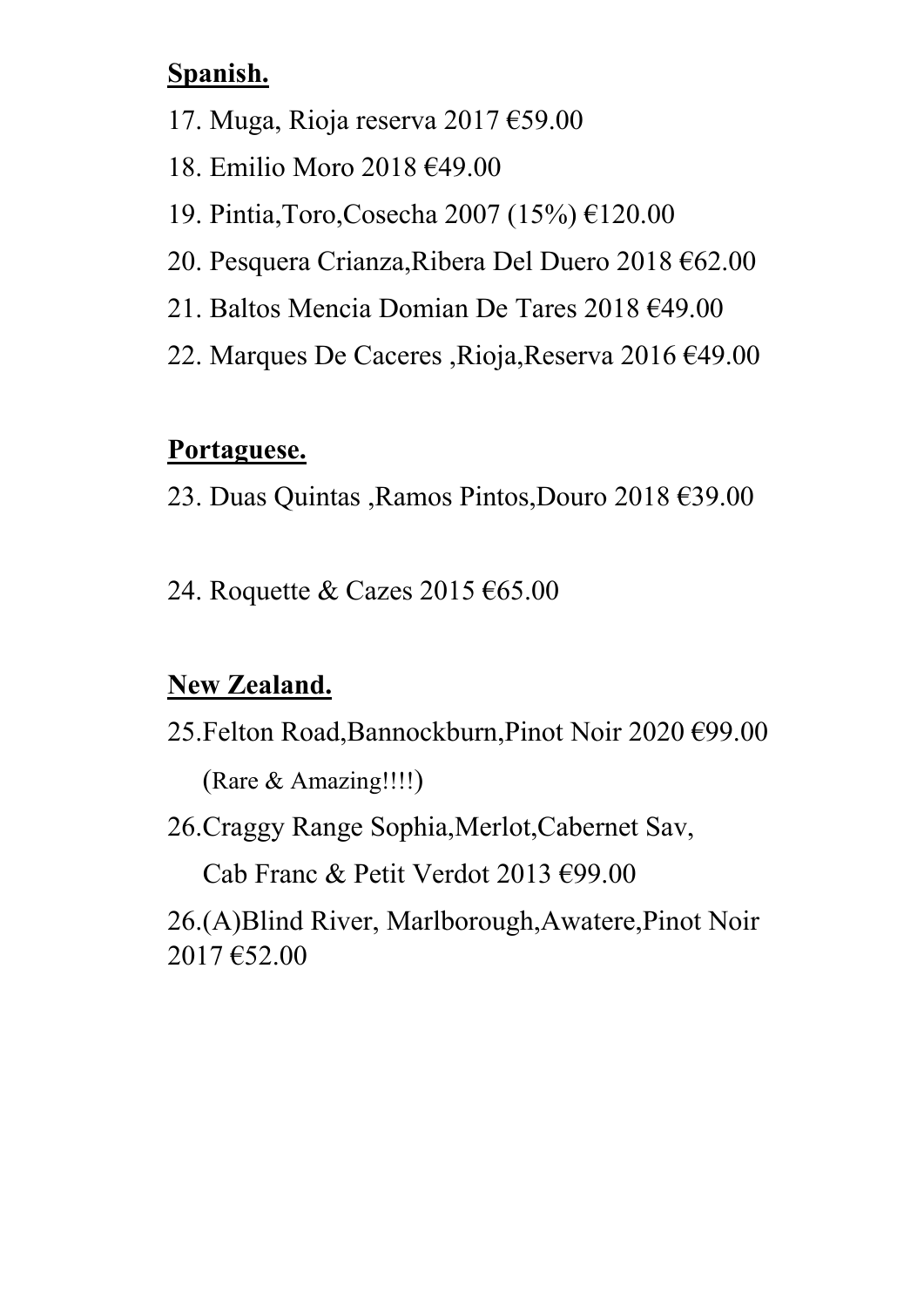# **Red.**

#### **South African.**

27. The Wolftrap, Syrah, Mourvedre & Viognier 2020 €49.00

28. Barista, Pinotage 2018 €46.00

29. Meerlust Rubicon 2014 €78.00

#### **Argentinean.**

30. Almos Malbec 2017 €39.00

#### **Chilean.**

31. Rayuela, Cabernet Sauvignon, Valle De Colchagua 2017 €38.00

#### **Australian.**

32. Jim Barry, The Lodge Hill, Shiraz 2019 €53.00 33. (A) Galway Vintage, Barossa Shiraz, Yalumba 2018 €48.00

#### Lebanon.

34. Ch. Ksara, Classic Bekaa Valley Reserva 2018 €45.00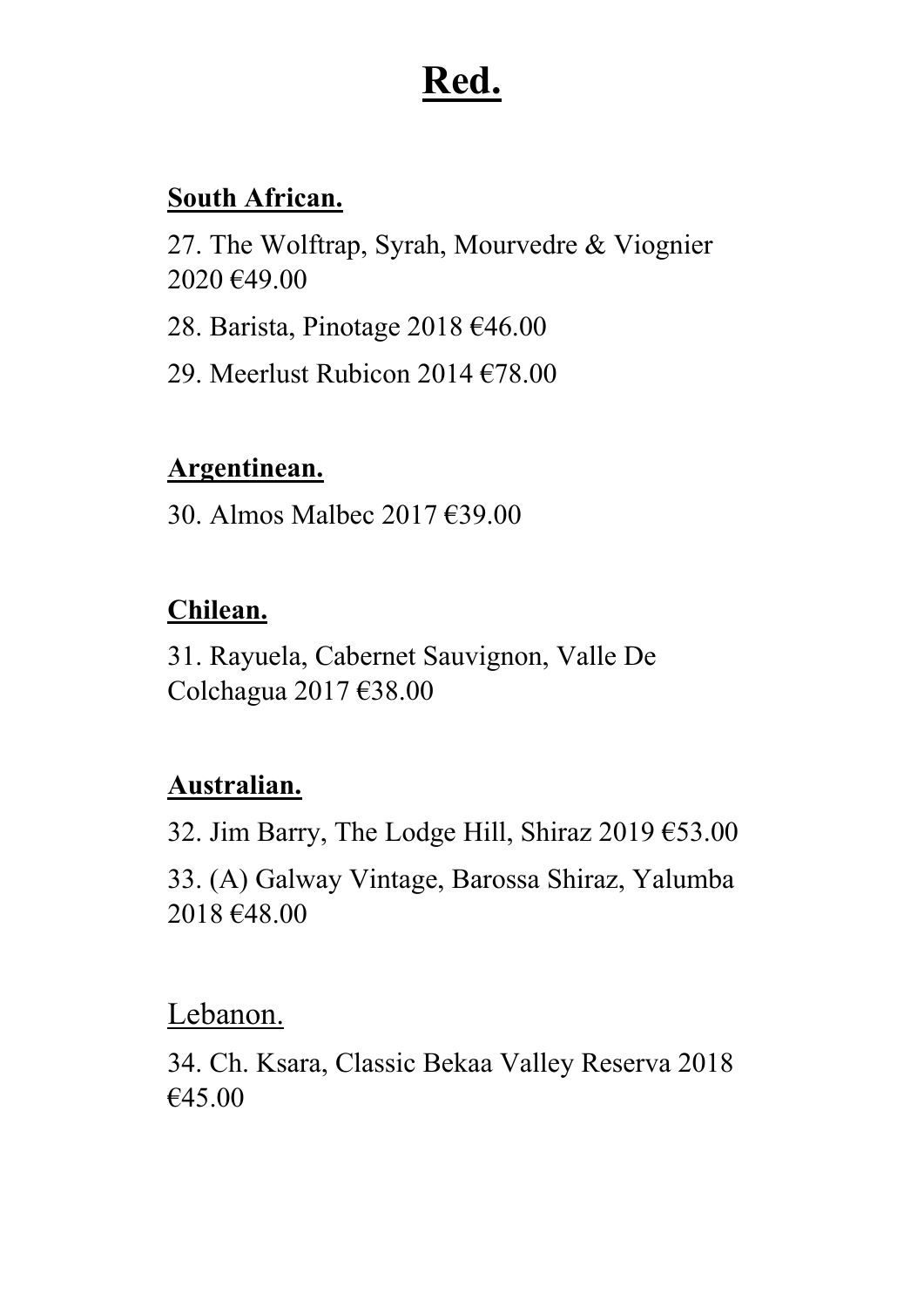#### **Germany.**

35. Villa Wolf, Ernst Loosen, Pinot Noir, 2019 €49.00

#### **Austrian**.

36. Blau Frankisch, Burgenland Moric 2012 €49.00

#### **California**.

37. Gnarly Head, Old Vine Zin, Lodi Zinfandel 2013 €42.00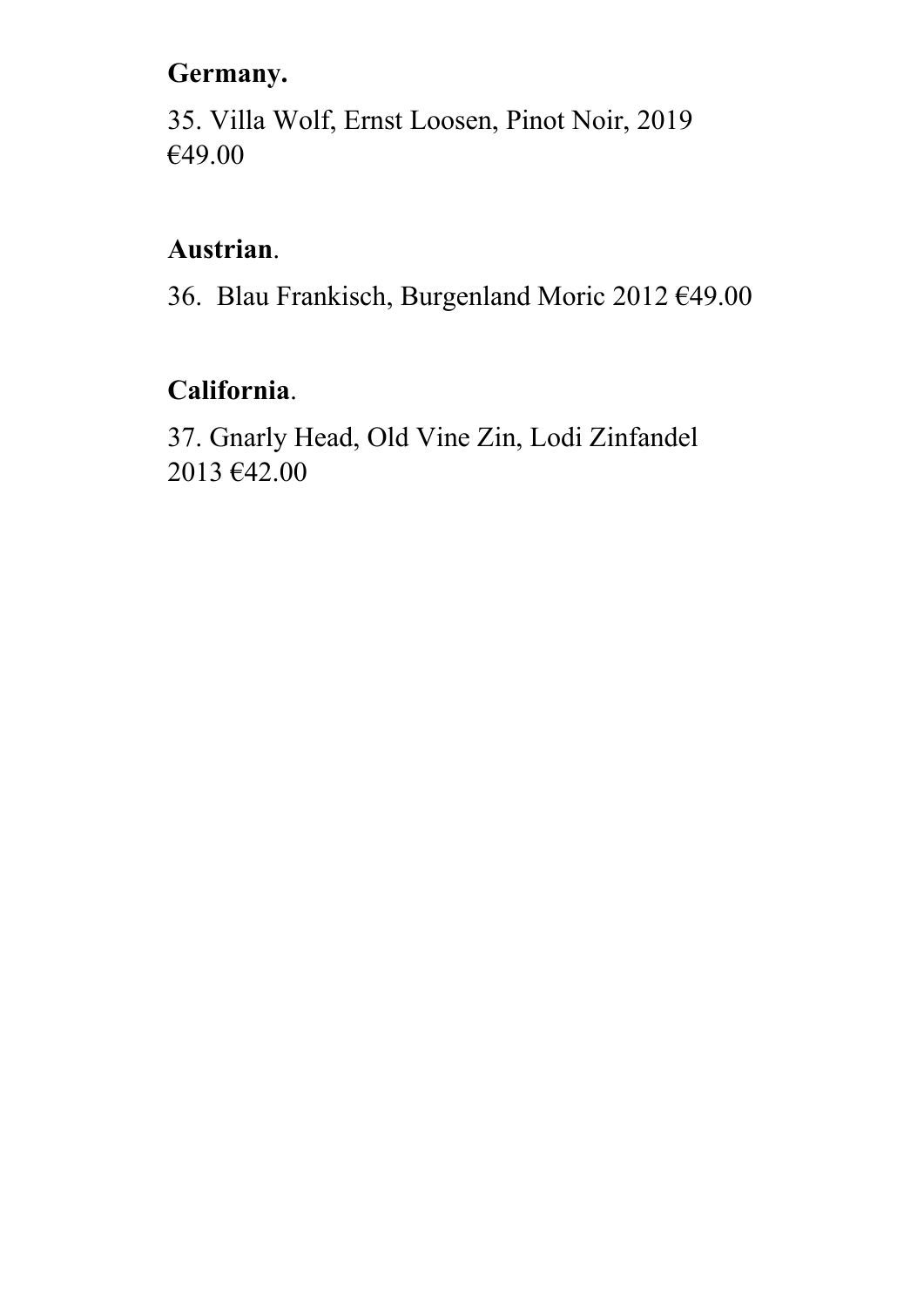## **White.**

#### **French Country Wine.**

38. Gayda Viognier , Languedoc , 2020 €37.00

#### **Bordeaux**

39. Chateau Chaubinet, Sauvignon, 2015 €39.00

#### **Burgundy.**

40. Chablis, La Pierrelee 2018 €49.00 41. Chablis, Premier Cru, Domaine Fevre, Fourchaume 2018 €78.00 42. Puligny Montrachet, Les Houilleres, 2018 €130.00

### **Rhone**

43. Chateau Mont-Redon, Chateauneuf- Du Pape 2017 €79.00

#### **Alsace.**

44.Gewurtraminer, Dopff & Irion 2018 €44.00

#### **Loire.**

- 45. Sancerre, Andre Dezat et Fils 2018 €54.00
- 46. Pouilly Fume, Chateau de Tracy 2020 €59.00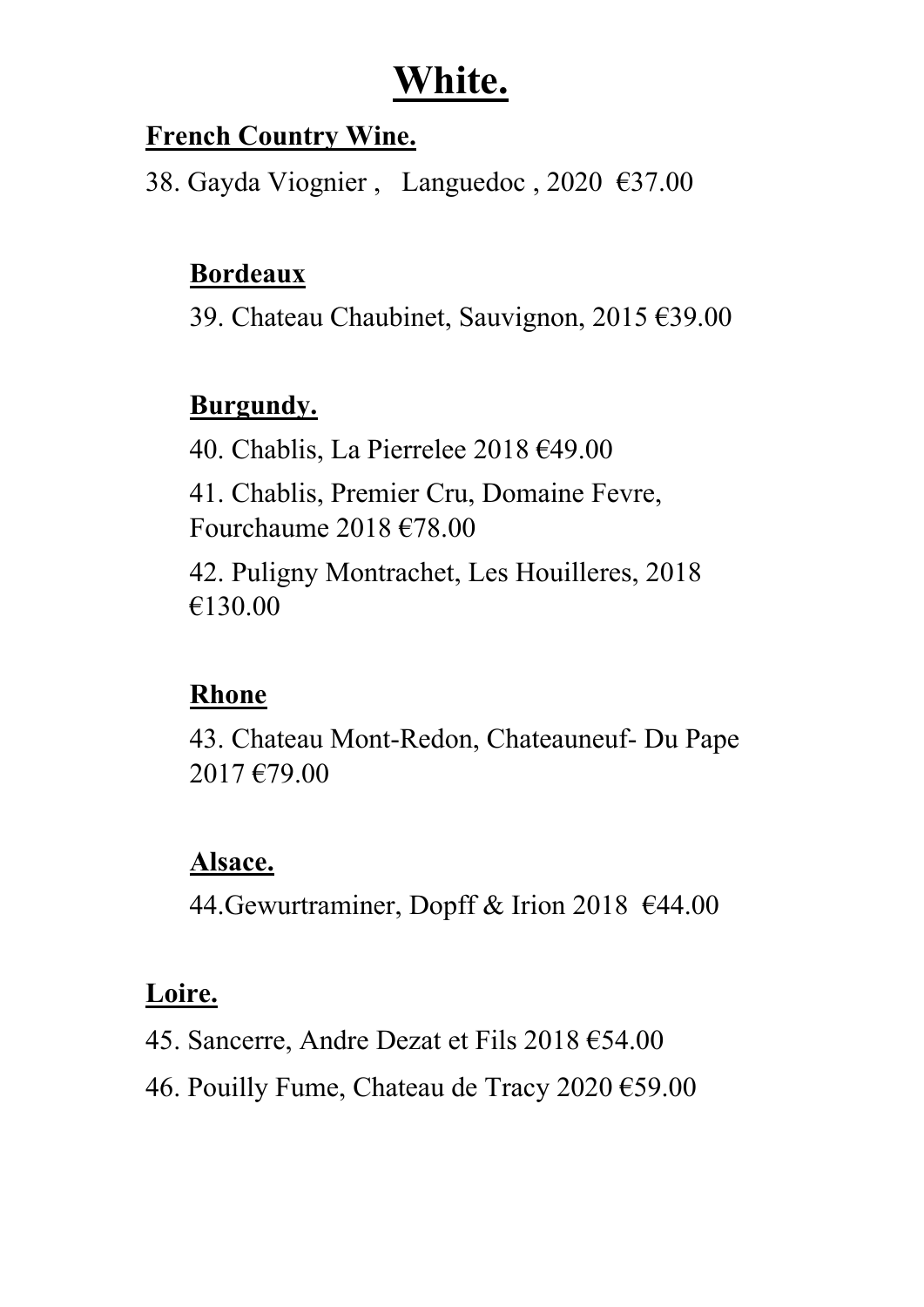#### **Spanish.**

47. Albarino, Valminor 2020 €39.00

48. Finca Montepedroso Verdejo 2018 €44.00

### **Italian.**

49. La Piuma,Pecorino, Terre Di Chieti 2020 €39.00

50.14 Secolo,Pinot Grigio, Veneto,2020 €35.00

51. Alois Lageder,Sudtirol Alto Adige,Chardonnay,2015 €49.00

52. Sur Sur, Grillo,Sicilia Doc,Donnafugata,2018 €44.00

## **Portugal.**

53. PE Branco, Esporao 2017 €36.00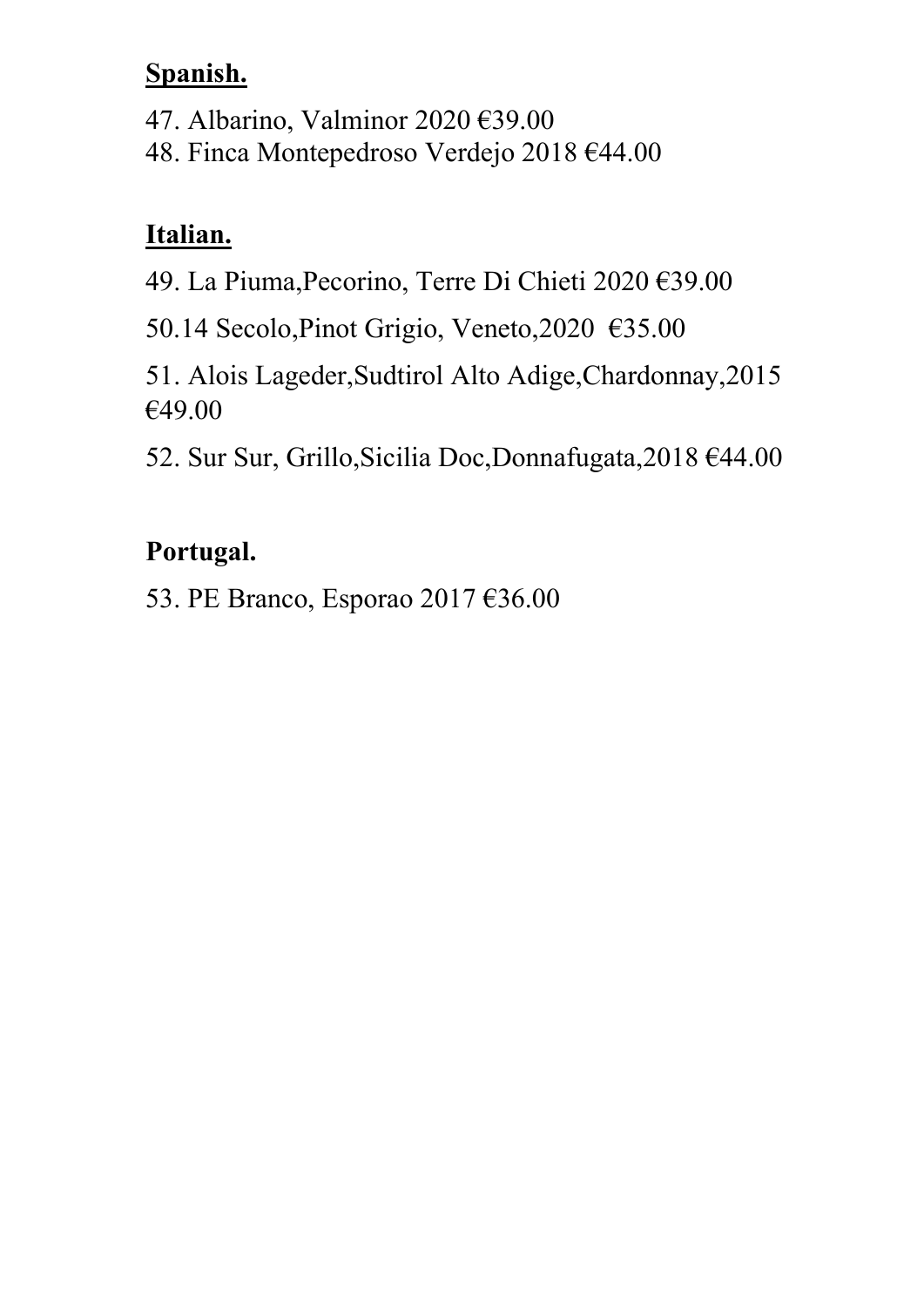## **White.**

#### **Australian.**

54. Yalumba, Viognier (organically grown grapes) 2016 €44.00

55. Kilikanoon, Pearse Road, Semillion, Clare Valley 2012 €48.00

56. Kilikanoon, Mort's Block, Riesling, Clare Valley 2012 €46.00

57. Jim Barry, The Lodge, Dry Riesling,  $2016 \, \text{E49.00}$ 

#### **New Zealand.**

58. Tinpot Hut, Sauvignon Blanc 2018 €39.00

#### **South African.**

59. Felicite, By Newton Johnson Family, Chardonnay 2017 €39.00

60. The Wolftrap, Viognier, Chenin Blanc, Grenache Blanc 2014 €49.00

61. Rustenberg, Stellenbosch, Chardonnay 2020 €42.00

62. Statue de Femme, Franschhoek Cellar, Sauvignon, 2017 €38.00

#### **American.**

63. Chateau Montelena, Napa Valley 2012 €88.00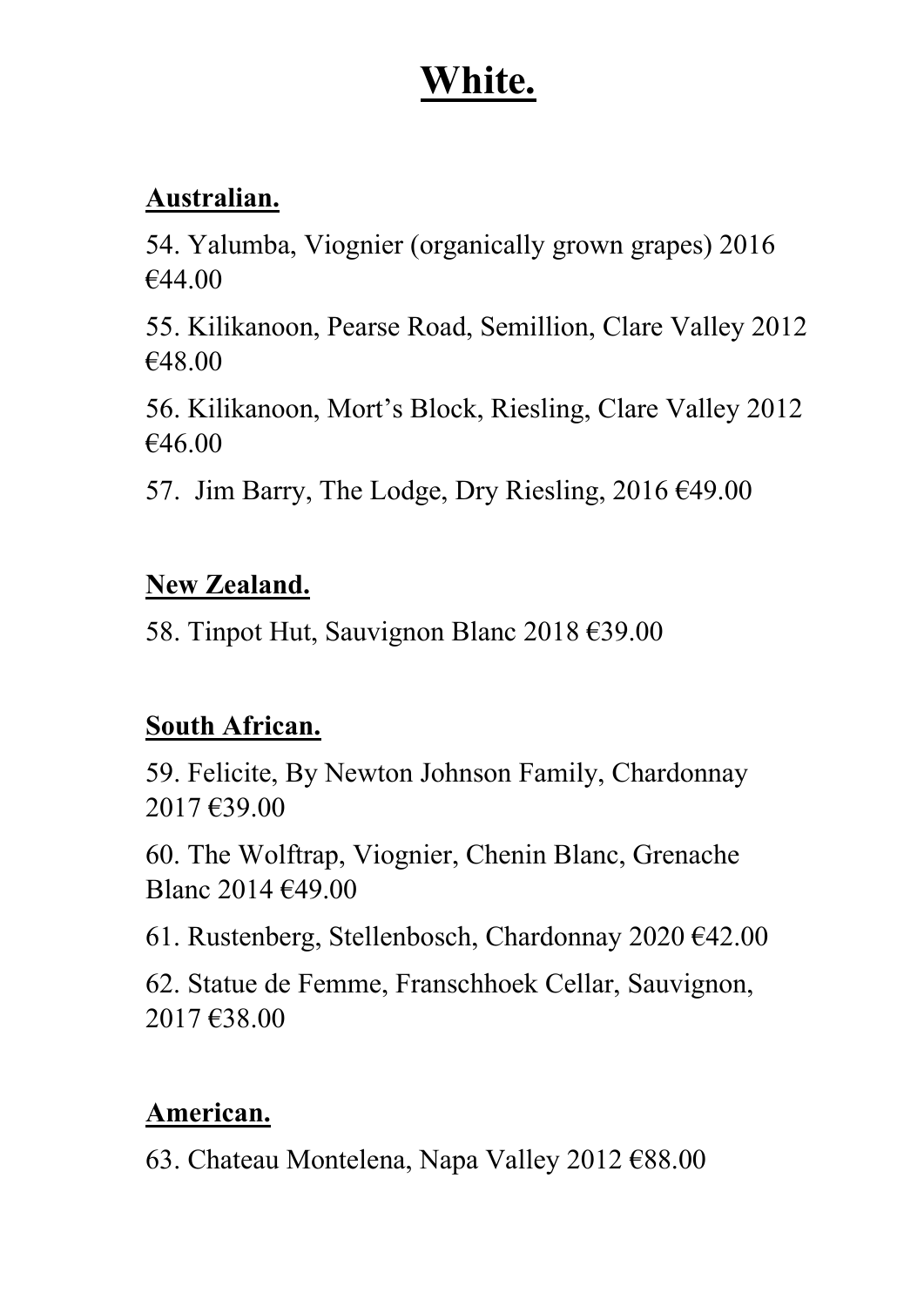#### **Chilean.**

64. Rayuela, Sauvignon Blanc Reserva 2018 €38.00.

#### **Slovenian**

65. VeЯus vineyards, Pinot Gris 2015 €47.00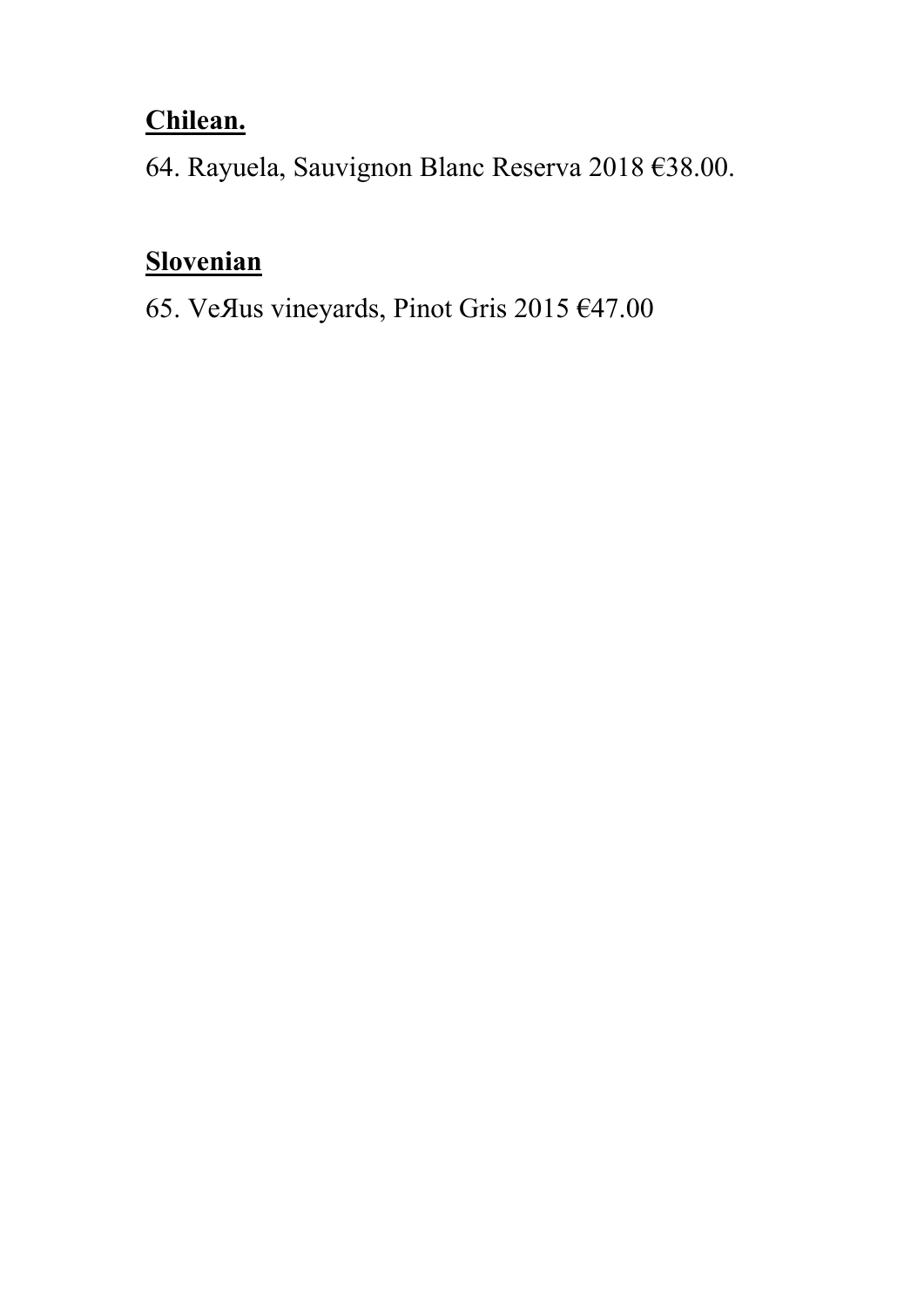<u>Mustard Seed favourites</u>

# To celebrate with!!!!

<u>Our Kouse Champagnes</u>

Henri Goutorbe, €69.00 Deutz, Brut Classic €88.00 Lanson, Black Label €88.00 Mumm Brut Reserve €89.00 Louis Roederer, Brut Premier €95.00 Mansard Brut Rose €75.00

For those who love…..Vintage

# Champagne

Louis Roederer, Cristal Brut, 2006 €298.00 (Limited supply from this amazing champagne house) Dom Perignon, Vintage, 1993 €245.00

Something different, but just as special!

Vignal,La Delizia Procecco €40.00 Santa Margherita, Prosecco, Superiore €45.00